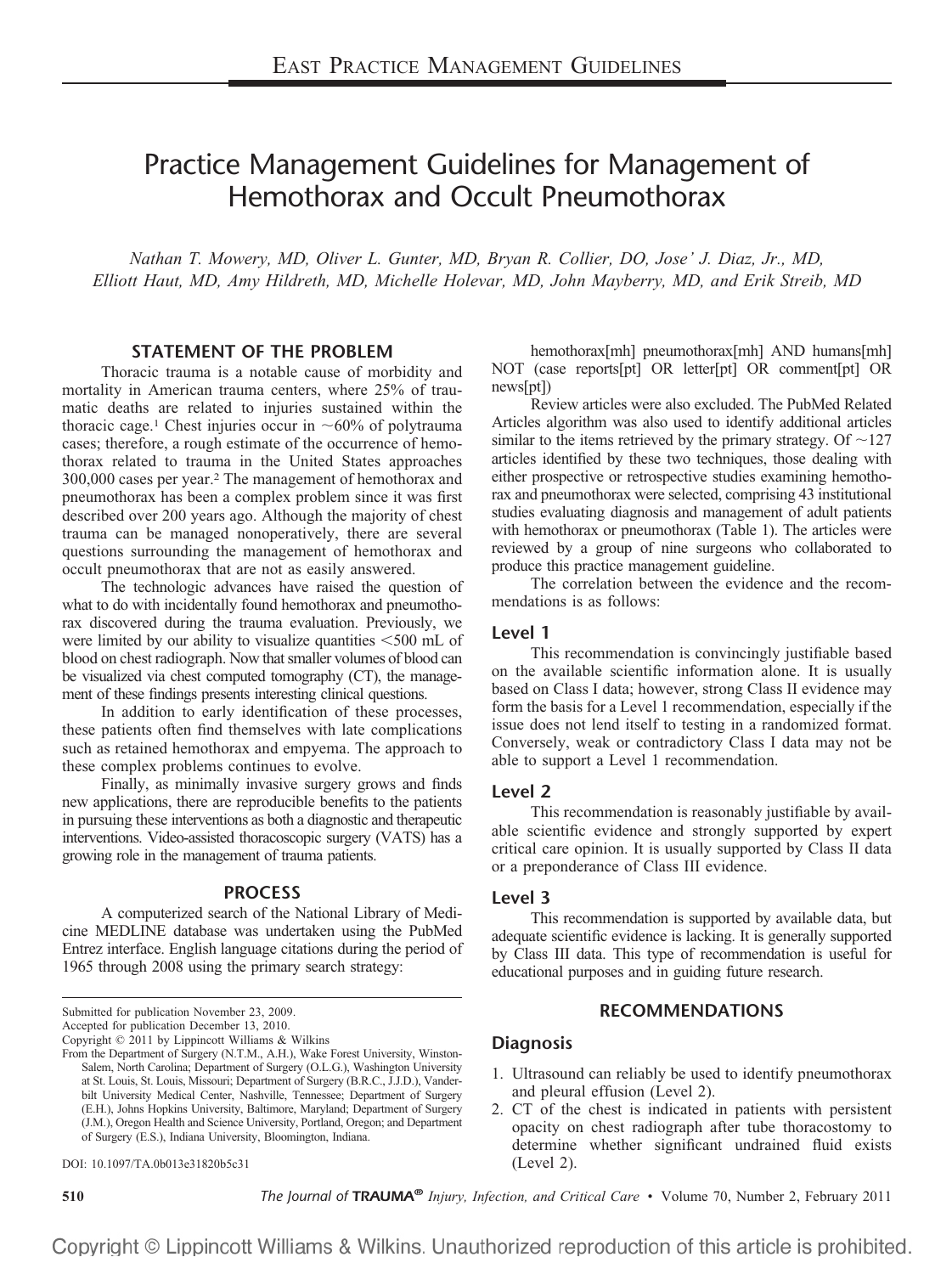| Author(s)                    | Year | <b>Reference Title</b>                                                                                                                                                                                                                                             | <b>Class</b> | <b>Comments and Consensus</b>                                                                                                                                                                                                                                                                                                                                                                                                                                                                                      |
|------------------------------|------|--------------------------------------------------------------------------------------------------------------------------------------------------------------------------------------------------------------------------------------------------------------------|--------------|--------------------------------------------------------------------------------------------------------------------------------------------------------------------------------------------------------------------------------------------------------------------------------------------------------------------------------------------------------------------------------------------------------------------------------------------------------------------------------------------------------------------|
| McNamara<br>et al. $19$      |      | 1970 Thoracic injuries in combat causalities in<br>Vietnam. Ann Thorac Surg. 1970;10:<br>389-401.                                                                                                                                                                  | Ш            | $(n = 547)$ Descriptive article addressing how the majority of patients need<br>only tube thoracostomy, but others may benefit from early thoracotomy.<br>Original description of 1,500 mL initial chest tube output as surgical<br>indication in chest injury.                                                                                                                                                                                                                                                    |
| Karmy-Jones<br>et al. $21$   |      | 2001 Timing of urgent thoracotomy for<br>hemorrhage after trauma: a multicenter<br>study. Arch Surg. 2001;136:513-518.                                                                                                                                             | Ш            | $(n = 157)$ Risk of death in patients who underwent thoracotomy with a total<br>chest tube output of 1,500 mL was greater than those whose chest tube<br>output was <500 mL. Thoracotomy should be considered after initial output<br>of between 500 mL and 1500 mL of blood, or ongoing output of 500 mL<br>within the first hour after insertion.                                                                                                                                                                |
| Mansour<br>et al. $20$       |      | 1992 Exigent postinjury thoracotomy analysis of<br>blunt versus penetrating trauma. Surg<br>Gynecol Obstet. 1992;175:97-101.                                                                                                                                       | Ш            | $(n = 83)$ Following penetrating trauma, indications for urgent operating room<br>thoracotomy are refractory shock, excessive and ongoing thoracic bleeding,<br>or pericardial tamponade. Excluding descending thoracic aortic injury,<br>patients with a blunt thoracic trauma should be operated on for refractory<br>shock as opposed to persistent chest tube output alone.                                                                                                                                    |
| Kish et al. <sup>14</sup>    |      | 1976 Indications for early thoracotomy in the<br>management of chest trauma. Ann<br>Thorac Surg. 1976;22:23-28.                                                                                                                                                    | Ш            | $(n = 59)$ A large civilian experience with immediate and early thoracotomy<br>after injury. 84% patients were able to be managed nonoperatively with or<br>without chest tubes. Mortality is higher for blunt trauma. Indications for<br>thoracotomy include shock and chest tube output indicative of significant<br>hemorrhage.                                                                                                                                                                                 |
| Siemens<br>et al. $15$       |      | 1977 Indications for thoracotomy following<br>penetrating thoracic injury. J Trauma.<br>1977;17:493-500.                                                                                                                                                           | Ш            | $(n = 190)$ Indications for immediate thoracotomy following penetrating trauma<br>to the thorax include central wound location, initial tube thoracostomy<br>output >800 mL, retained hemothorax, and evidence of cardiac tamponade.<br>Conclusions are not wholly supported by data presented.                                                                                                                                                                                                                    |
| Bilello et al. <sup>22</sup> |      | 2005 Occult traumatic hemothorax: when can<br>sleeping dogs lie? $Am J Surg. 2005;190$ :<br>$841 - 844.$                                                                                                                                                           | Ш            | $(n = 78)$ Small hemothorax after blunt trauma measuring $\leq 1.5$ cm on chest<br>CT can be managed nonoperatively.                                                                                                                                                                                                                                                                                                                                                                                               |
| Kwon et al. <sup>8</sup>     |      | 2006 Isolated computed tomography diagnosis<br>of pulmonary contusion does not<br>correlate with increased morbidity.<br>J Pediatr Surg. 2006;41:78-82;<br>discussion 78-82.                                                                                       | Ш            | $(n = 46)$ CXR is adequate in the assessment of pulmonary contusion in<br>pediatric trauma patients. If coronary contusion is noted both on CXR as<br>well as CT scan, increased hospital and ICU length of stay is required.<br>Pulmonary contusion only found on CT scan is not associated with<br>increased morbidity.                                                                                                                                                                                          |
| Soldati et al.7              |      | 2006 Chest ultrasonography in lung contusion.<br>Chest. 2006;130:533–538.                                                                                                                                                                                          | П            | $(n = 121)$ Ultrasound can visualize pulmonary contusion with high specificity<br>$(96.1\%)$ and sensitivity $(94.6\%)$ , which compares favorably to CT scan.<br>Ultrasound may have utility in following progression of pulmonary<br>contusion in trauma patients without pneumothorax.                                                                                                                                                                                                                          |
| Rocco et al. <sup>6</sup>    |      | 2008 Diagnostic accuracy of bedside<br>ultrasonography in the ICU: feasibility<br>of detecting pulmonary effusion and<br>lung contusion in patients on respiratory<br>support after severe blunt thoracic<br>trauma. Acta Anaesthesiol Scand. 2008;<br>52:776-784. | Ш            | $(n=15)$ Ultrasound is superior to playing radiographs for the assessment of<br>pulmonary contusion and pleural effusion. Sensitivity/specificity for pleural<br>effusion 94%/99% and for pulmonary contusion, 86%/97%. CT scan is<br>recognized as the gold standard evaluation for chest injury. Small sample<br>size.                                                                                                                                                                                           |
| Velmahos<br>$et$ al. $10$    |      | 1999 Predicting the need for thoracoscopic<br>evacuation of residual traumatic<br>hemothorax: chest radiograph is<br>insufficient. J Trauma. 1999;46:65-70.                                                                                                        | П            | $(n = 58)$ CXR misclassifies chest opacity in 47% of cases. Management was<br>changed in 31% of patients on the basis of the chest CT scan. Plain<br>radiographs are insufficient to judge the presence of retained hemothorax,<br>particularly after penetrating trauma. CT estimation of retained fluid volume<br>seems to correlate with operative findings.                                                                                                                                                    |
| Divisi et al. <sup>11</sup>  |      | 2004 Video-assisted thoracoscopy in thoracic<br>injury: early or delayed indication? Acta<br>Biomed. 2004;75:158-163.                                                                                                                                              | Ш            | $(n = 112)$ Retrospective study of hemodynamically stable trauma patients who<br>underwent VATS for a variety of injuries. Time to surgery was correlated<br>with hospital stay. No significant complications mentioned, unclear<br>indications for surgery, but VATS was suggested as a therapeutic and<br>diagnostic measure for chest injuries. No comparison to a control group<br>treated with the current standard of care (thoracostomy).                                                                   |
| Watkins et al. <sup>9</sup>  |      | 2000 Empyema and restrictive pleural processes<br>after blunt trauma: an under-recognized<br>cause of respiratory failure. Am Surg.<br>2000;66:210-214.                                                                                                            | Ш            | $(n = 28)$ Estimated 5% to 10% of patients with respiratory failure after blunt<br>trauma developed empyema. Most common CXR finding was pleural<br>effusion; most common operative finding was pleural rind. Recommended<br>early and aggressive evaluation and management of pleural fluid collections<br>after blunt trauma, including utilization of CT scan for definitive diagnosis<br>and operative planning. No comparison to a control group treated with the<br>current standard of care (thoracostomy). |
| Paci et al. <sup>13</sup>    |      | 2006 The role of diagnostic VATS in<br>penetrating thoracic injuries. World<br><i>J Emerg Surg.</i> 2006;1:30.                                                                                                                                                     | Ш            | $(n = 16)$ VATS can identify anatomic injuries in penetrating chest trauma.<br>VATS may be useful for the evaluation and treatment of thoracoabdominal<br>injury, including diaphragmatic injuries that are infrequently identified on<br>CT scan. Small sample size.                                                                                                                                                                                                                                              |

**TABLE 1**. Practice Management Guidelines for Pulmonary Contusion and Flail Chest 1991–Present

*© 2011 Lippincott Williams & Wilkins* **511**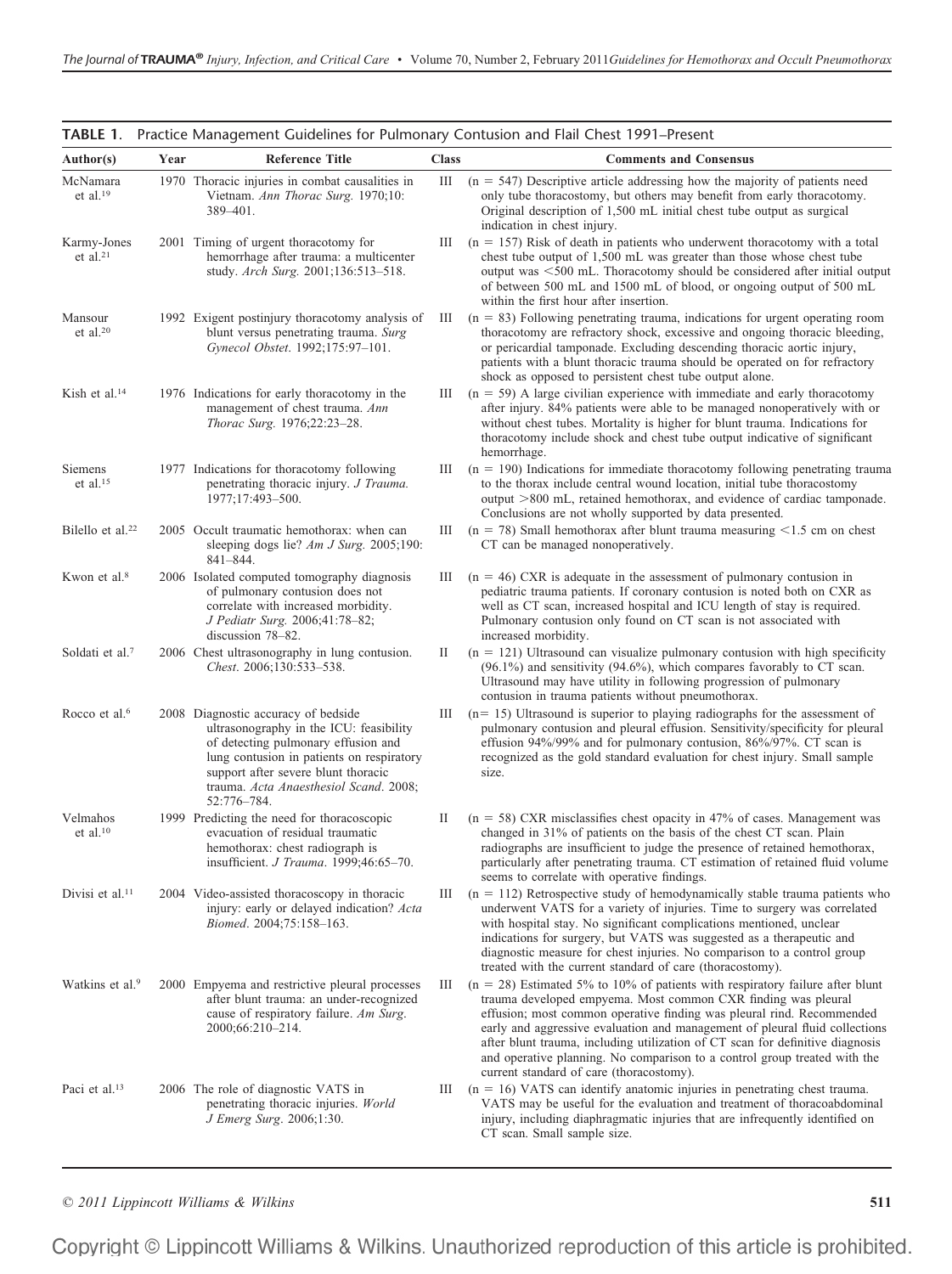| <b>Author(s)</b>                         | Year | <b>Reference Title</b>                                                                                                                                                                  | <b>Class</b> | TABLE 1. Practice Management Guidelines for Pulmonary Contusion and Flail Chest 1991–Present (continued)<br><b>Comments and Consensus</b>                                                                                                                                                                                                                                                                                                                                                                                     |
|------------------------------------------|------|-----------------------------------------------------------------------------------------------------------------------------------------------------------------------------------------|--------------|-------------------------------------------------------------------------------------------------------------------------------------------------------------------------------------------------------------------------------------------------------------------------------------------------------------------------------------------------------------------------------------------------------------------------------------------------------------------------------------------------------------------------------|
| Karmy-Jones<br>et al. $25$               |      | 2008 Residual hemothorax after chest tube<br>placement correlates with increased risk<br>of empyema following traumatic injury.<br>Can Respir J. 2008;15:255-258.                       | Ш            | $(n = 102)$ Retained hemothorax evident on plain X-ray following placement<br>of initial chest tube may lead to empyema in 33%. Patients with higher ISS<br>may benefit most from evacuation.                                                                                                                                                                                                                                                                                                                                 |
| Scherer<br>et al. $30$                   |      | 1998 Video-assisted thoracic surgery in the<br>treatment of posttraumatic empyema.<br>Arch Surg. 1998;133:637–641;<br>discussion $641-642$ .                                            | Ш            | $(n = 36)$ Complication rates were similar between VATS and thoracotomy.<br>Furthermore, there is no difference in pain control, operative duration, or<br>adequacy of treatment. VATS should be considered for evacuation of either<br>empyema or retained hemothorax, although one must be prepared to<br>perform thoracotomy.                                                                                                                                                                                              |
| Ben-Nun<br>$et$ al. <sup>31</sup>        |      | 2007 Video-assisted thoracoscopic surgery in<br>the treatment of chest trauma: long-term<br>benefit. Ann Thorac Surg. 2007;83:383-<br>387.                                              | Ш            | $(n = 77)$ Retrospective study evaluating comparison made between trauma<br>patients who required either thoracotomy or VATS. Patients who underwent<br>VATS had better long-term results with regard to pain, analgesic use,<br>requirement of pain clinic service, cosmesis, complete recovery, and<br>returned to normal lifestyle. VATS should be considered in patients who<br>require thoracic operation following trauma.                                                                                              |
| Vassiliu<br>et al. $26$                  |      | 2001 Timing, safety, and efficacy of<br>thoracoscopic evacuation of undrained<br>post-traumatic hemothorax. Am Surg.<br>2001;67:1165–1169.                                              | П            | $(n = 24)$ Patients with retained hemothorax estimated to be $> 500$ mL on CT<br>scan by postinjury day 2 should be considered for early VATS. Surgery<br>done before postinjury day 3 results in significant reduction of operative<br>difficulty, contamination/infection of hematoma, and hospital length of stay.<br>Three patients who were not drained developed empyema.                                                                                                                                               |
| Velmahos and<br>Demetriades <sup>4</sup> |      | 1999 Early thoracoscopy for the evacuation of<br>undrained haemothorax. Eur J Surg.<br>1999;165:924-929.                                                                                | П            | $(n = 12)$ VATS should be strongly considered for evacuation of retained<br>hemothorax when CT scan identifies >500 mL of blood. VATS should<br>ideally be performed within the first week after injury. Plain radiographs are<br>insufficient to diagnose retained hemothorax, CT is the gold standard.<br>VATS evacuation of hemothorax was associated with improvement of<br>postoperative oxygenation.                                                                                                                    |
| Morales Uribe<br>$et$ al. <sup>28</sup>  |      | 2008 Best timing for thoracoscopic evacuation<br>of retained post-traumatic hemothorax.<br>Surg Endosc. 2008;22:91-95.                                                                  | П            | $(n = 102)$ VATS is most successful when performed within 5 d after injury.<br>This timing decreases the likelihood of conversion to thoracotomy and the<br>need for further intervention. VATS is touted as the procedure of choice for<br>treatment of retained hemothorax after trauma.                                                                                                                                                                                                                                    |
| Liu et al. $12$                          |      | 1997 Video-assisted thoracic surgery in<br>treatment of chest trauma. J Trauma.<br>1997;42:670–674.                                                                                     | Ш            | $(n = 50)$ Descriptive article about 50 trauma patients who underwent VATS.<br>This surgical technique can be used successfully to diagnose and manage a<br>large variety of posttraumatic complications in hemodynamically stable<br>patients.                                                                                                                                                                                                                                                                               |
|                                          |      | Heniford et al. <sup>23</sup> 1997 The role of thoracoscopy in the<br>management of retained thoracic<br>collections after trauma. Ann Thorac<br>Surg. 1997;63:940-943.                 | П            | $(n = 25)$ VATS should be performed for retained collection $>500$ mL on CT<br>scan. No empyemas were identified when thoracoscopy was performed<br>within 7 d of admission. Four of 25 required conversions to thoracotomy<br>and 5 of 25 were complicated by pneumonia. Infectious complications were<br>more common in thoracotomy. Empyema increased the risk of VATS<br>failure and need for open thoracotomy.                                                                                                           |
| Fabbrucci<br>$et$ al. <sup>24</sup>      |      | 2001 Video-assisted thoracoscopy in the early<br>diagnosis and management of post-<br>traumatic pneumothorax and<br>hemothorax. Surg Endosc.<br>2008;22:1227-1231.                      | Ш            | $(n = 81)$ Retrospective study comparing outcomes of patients with<br>pneumothorax and hemothorax managed by VATS and thoracotomy. VATS<br>may be useful in the following scenarios: persistent air leak, persistent<br>blood drainage of $\geq$ 100 mL/h but <200 mL/h of blood or some<br>combination of the two. VATS did not increase hospital length of stay and<br>may be a useful adjunct to tube thoracostomy alone. Very little data to draw<br>any conclusions, patient characteristics are not directly described. |
| Meyer et al. <sup>27</sup>               |      | 1997 Early evacuation of traumatic retained<br>hemothoraces using thoracoscopy: a<br>prospective, randomized trial. Ann<br>Thorac Surg. 1997;64:1396-1400;<br>discussion $1400-1401$ .  | I            | $(n = 39)$ In patients with retained hemothorax within 72 h of initial chest tube<br>drainage, VATS was associated with significantly shorter duration of chest<br>tube drainage, shorter postoperative length of stay, and lower hospital costs<br>compared with second tube thoracostomy. Ten of 24 patients randomized to<br>chest tube failed and required surgery. Study protocol terminated early<br>secondary to clear benefit of VATS. Small sample size.                                                             |
| Oguzkaya<br>$et$ al. <sup>34</sup>       |      | 2005 Videothoracoscopy versus intrapleural<br>streptokinase for management of post<br>traumatic retained haemothorax: a<br>retrospective study of 65 cases. Injury.<br>2005;36:526-529. | Ш            | $(n = 65)$ VATS is a more effective procedure then intrapleural streptokinase<br>for the treatment of posttraumatic retained hemothorax. VATS associated<br>with significantly shorter hospital length of stay and decreased need for<br>additional therapy.                                                                                                                                                                                                                                                                  |
| Pollak and<br>Passik <sup>33</sup>       |      | 1994 Intrapleural urokinase in the treatment of<br>loculated pleural effusions. Chest. 1994;<br>$3:868 - 873.$                                                                          | Ш            | $(n = 8)$ Two of 8 patients with hemothorax. Intrapleural urokinase may be<br>useful to improve drainage and resolution of loculated, exudative, or clotted<br>pleural collections before development of fibrosis. Resolution seen in 5 of 9<br>collections with improvement in 2 others. Small sample size.                                                                                                                                                                                                                  |

|  |  |  |  |  | <b>TABLE 1.</b> Practice Management Guidelines for Pulmonary Contusion and Flail Chest 1991–Present (continued) |  |
|--|--|--|--|--|-----------------------------------------------------------------------------------------------------------------|--|
|--|--|--|--|--|-----------------------------------------------------------------------------------------------------------------|--|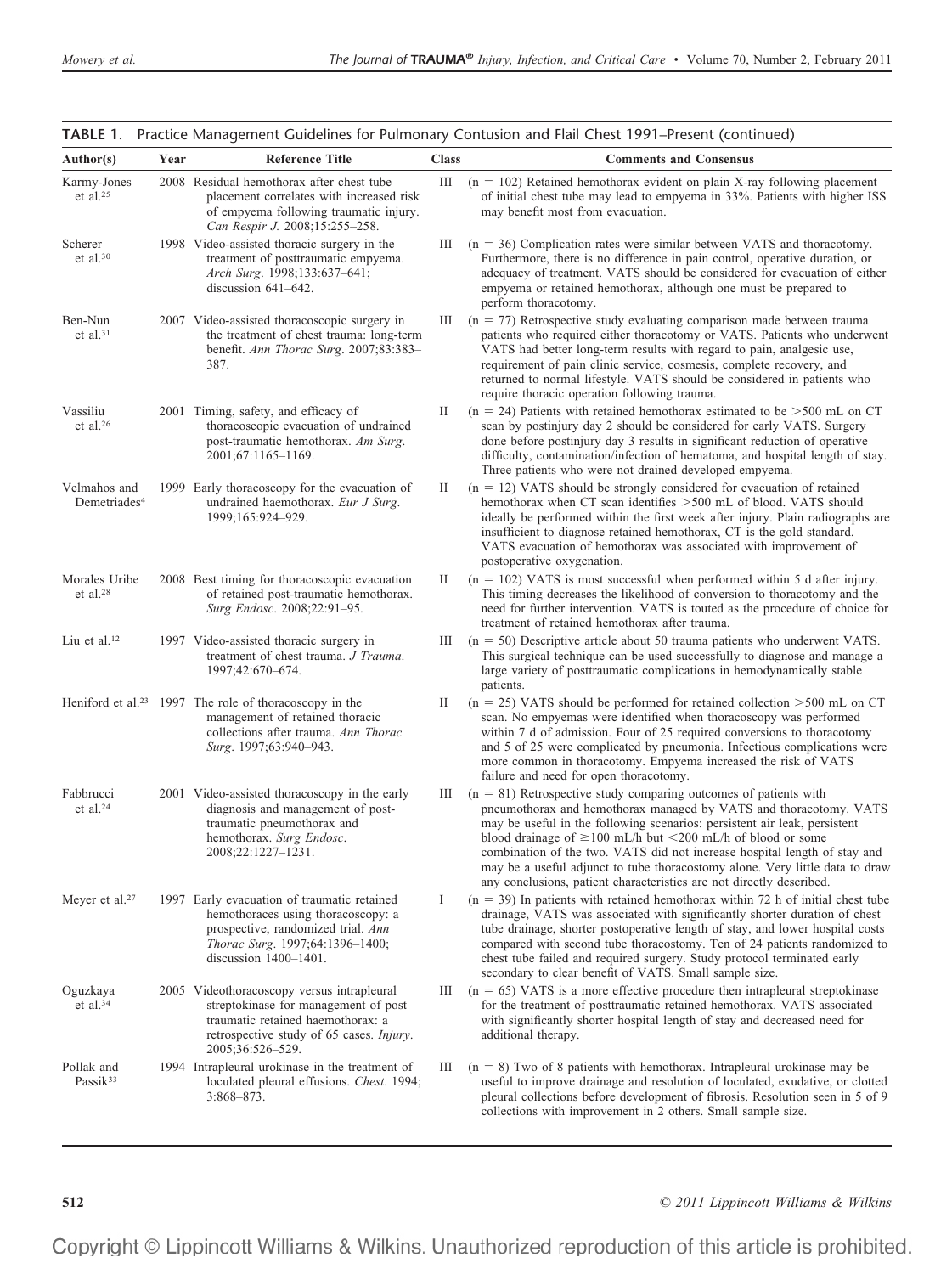| Author(s)                         | Year | <b>Reference Title</b>                                                                                                                                        | <b>Class</b> | <b>Comments and Consensus</b>                                                                                                                                                                                                                                                                                                                                                                                                                                                                                                                                                                                                                                                                                          |
|-----------------------------------|------|---------------------------------------------------------------------------------------------------------------------------------------------------------------|--------------|------------------------------------------------------------------------------------------------------------------------------------------------------------------------------------------------------------------------------------------------------------------------------------------------------------------------------------------------------------------------------------------------------------------------------------------------------------------------------------------------------------------------------------------------------------------------------------------------------------------------------------------------------------------------------------------------------------------------|
| Kimbrell<br>et al. $32$           |      | 2007 Intrapleural thrombolysis for the<br>management of undrained traumatic<br>hemothorax: a prospective observational<br>study. J Trauma. 2007;62:1175-1179. | П            | $(n = 25)$ Twenty-five consecutive patients with undrained hemothorax (>300)<br>mL) treated with urokinase or streptokinase protocol. Thrombolysis was<br>effective in 92% of patients with two failures that required surgical<br>intervention. Intrapleural thrombolysis should be considered as an initial<br>treatment for undrained traumatic hemothorax.                                                                                                                                                                                                                                                                                                                                                         |
| Ball et al. <sup>37</sup>         |      | 2006 Are occult pneumothoraces truly occult or<br>simply missed? J Trauma. 2006;60:<br>294-298.                                                               | П            | $(n = 44)$ Expert radiologists with up-to-date technology are only able to<br>identify occult pneumothorax in a minority $(24%)$ of cases, and up to 75%<br>are completely missed on playing radiographs. Low threshold should be<br>given to obtaining CT of the chest in the setting of trauma as few occult<br>pneumothoraces are seen with plain radiographs.                                                                                                                                                                                                                                                                                                                                                      |
|                                   |      | Garramone RR <sup>41</sup> 1991 An objective method to measure and<br>manage occult pneumothorax. Surg<br>Gynecol Obstet. 1991;173:257-261.                   |              | III $(n = 26)$ Retrospective study of 26 patients with of occult pneumothorax, 14<br>of whom were treated with chest tube. Pneumothorax size $\leq$ 5 $\times$ 80 mm<br>require chest tube in 3 pneumothoraces (17%), whereas size $\geq 5 \times 80$ mm<br>required chest tube in 11 pneumothoraces (85%). Neither rib fractures nor<br>positive pressure ventilation made any significant difference. Chest tube was<br>placed in small, occult pneumothorax for increasing subcutaneous<br>emphysema and increasing pneumothorax size. Small occult<br>pneumothoraces can be managed with close observation regardless of rib<br>fractures or positive pressure ventilation.                                        |
| Collins et al. <sup>38</sup>      |      | 1992 Occult traumatic pneumothorax:<br>immediate tube thoracostomy versus<br>expectant management. Am Surg. 1992;<br>58:743-746.                              | Ш            | $(n = 26)$ In the setting of occult pneumothorax, patients treated with chest<br>tube required longer hospital and ICU length of stay with no increase in<br>morbidity or mortality. Occult pneumothorax can be observed with serial<br>CXR, and chest tube should be placed if pneumothorax increases.                                                                                                                                                                                                                                                                                                                                                                                                                |
| Wolfman<br>et al. $39$            |      | 1998 Validity of CT classification on<br>management of occult pneumothorax: a<br>prospective study. AJR Am J<br>Roentgenol. 1998;171:1317-1320.               | П            | $(n = 36)$ Miniscule pneumothorax (<1 × 4 cm) and anterior pneumothorax<br>$(>1 \times 4$ cm) can be managed by observation, particularly in the absence of<br>positive pressure ventilation, 24 of 27 (89%). Anterolateral pneumothorax<br>$($ >1 by 4 cm, extending beyond mid coronal line) should be managed with<br>chest tube. Patients should be monitored closely with serial CXR until<br>resolution to evaluate for need of tube thoracostomy.                                                                                                                                                                                                                                                               |
| Hill et al. <sup>35</sup>         |      | 1999 The occult pneumothorax: an increasing<br>diagnostic entity in trauma. Am Surg.<br>1999;65:254-258.                                                      |              | III $(n = 67)$ Occult pneumothorax identification increased as a result of more<br>sensitive testing with CT scan. Thirty-nine percent of all pneumothorax were<br>identified on CT scan only. Occult pneumothorax identified in 2.2% of all blunt<br>trauma, and 7.9% of all patients who underwent abdominal CT scans.                                                                                                                                                                                                                                                                                                                                                                                               |
| Ball CG <sup>36</sup>             |      | 2005 Incidence, risk factors, and outcomes for<br>occult pneumothoraces in victims of<br>major trauma. J Trauma. 2005;59:917-<br>924; discussion 924–925.     | П            | $(n = 49)$ Six percent of trauma patients were found to have occult pneumothorax,<br>and 55% of pneumothoraces were not initially detected on plain chest film.<br>Predictors of occult pneumothorax included subcutaneous emphysema, polar a<br>contusion, rib fractures, and female gender. One of 8 patients with occult<br>pneumothorax treated expectantly required thoracostomy. Thirteen percent of<br>patients treated with thoracostomy experience complications, 9% required<br>repositioning. Chest tube is not mandatory in occult pneumothorax. CXRs<br>inadequate to identify occult pneumothorax. Low threshold for CT of the chest<br>should be considered in blunt trauma.                            |
|                                   |      | Enderson et al. <sup>42</sup> 1993 Tube thoracostomy for occult<br>pneumothorax: a prospective<br>randomized study of its use. J Trauma.<br>1993;35:726-729.  | Ι            | $(n = 40)$ Randomized controlled trial comparing observation versus<br>thoracostomy in occult pneumothorax. Eight of 21 patients in the<br>observation group required to thoracostomy for progression of<br>pneumothorax while on positive pressure ventilation, 3 of these developed<br>tension pneumothorax. Complications were similar between observed versus<br>thoracostomy group; however, there were more major complications in the<br>observation group. Patients with occult pneumothorax on positive pressure<br>ventilation should be managed with tube thoracostomy. No clear definition<br>of occult pneumothorax given. Unclear significance in the modern setting of<br>low tidal volume ventilation. |
| Brasel et al. <sup>43</sup>       |      | 1999 Treatment of occult pneumothoraces from<br>blunt trauma. J Trauma. 1999;46:987-<br>990; discussion 990–991.                                              | Ι            | $(n = 39)$ Randomized, controlled trial. Eighteen patients underwent thoracostomy,<br>21 patients observed. No difference between progression of pneumothorax,<br>length of stay, or respiratory complications, irrespective of positive pressure<br>ventilation. Occult pneumothorax can be safely observed, regardless of the need<br>of positive pressure ventilation. Close follow-up is recommended.                                                                                                                                                                                                                                                                                                              |
| de Moya<br>$et$ al. <sup>40</sup> |      | 2007 Occult pneumothorax in trauma patients:<br>development of an objective scoring<br>system. <i>J Trauma</i> . 2007;63:13-17.                               | Ш            | $(n = 50)$ Retrospective evaluation of occult pneumothorax size and subsequent<br>management. Overall incidence of occult pneumothorax 1.8%. PPV for a score<br>$>$ 31 was 78%, NPV for a score $\leq$ 20 was 70%. An objective scoring system<br>for occult pneumothorax may be useful to predict requirement to chest tube.<br>Pneumothorax score was not used to determine when thoracostomy would be<br>placed; it was determined retrospectively and was not validated.                                                                                                                                                                                                                                           |

|  |  | TABLE 1. Practice Management Guidelines for Pulmonary Contusion and Flail Chest 1991–Present (continued) |
|--|--|----------------------------------------------------------------------------------------------------------|
|  |  |                                                                                                          |

*© 2011 Lippincott Williams & Wilkins* **513**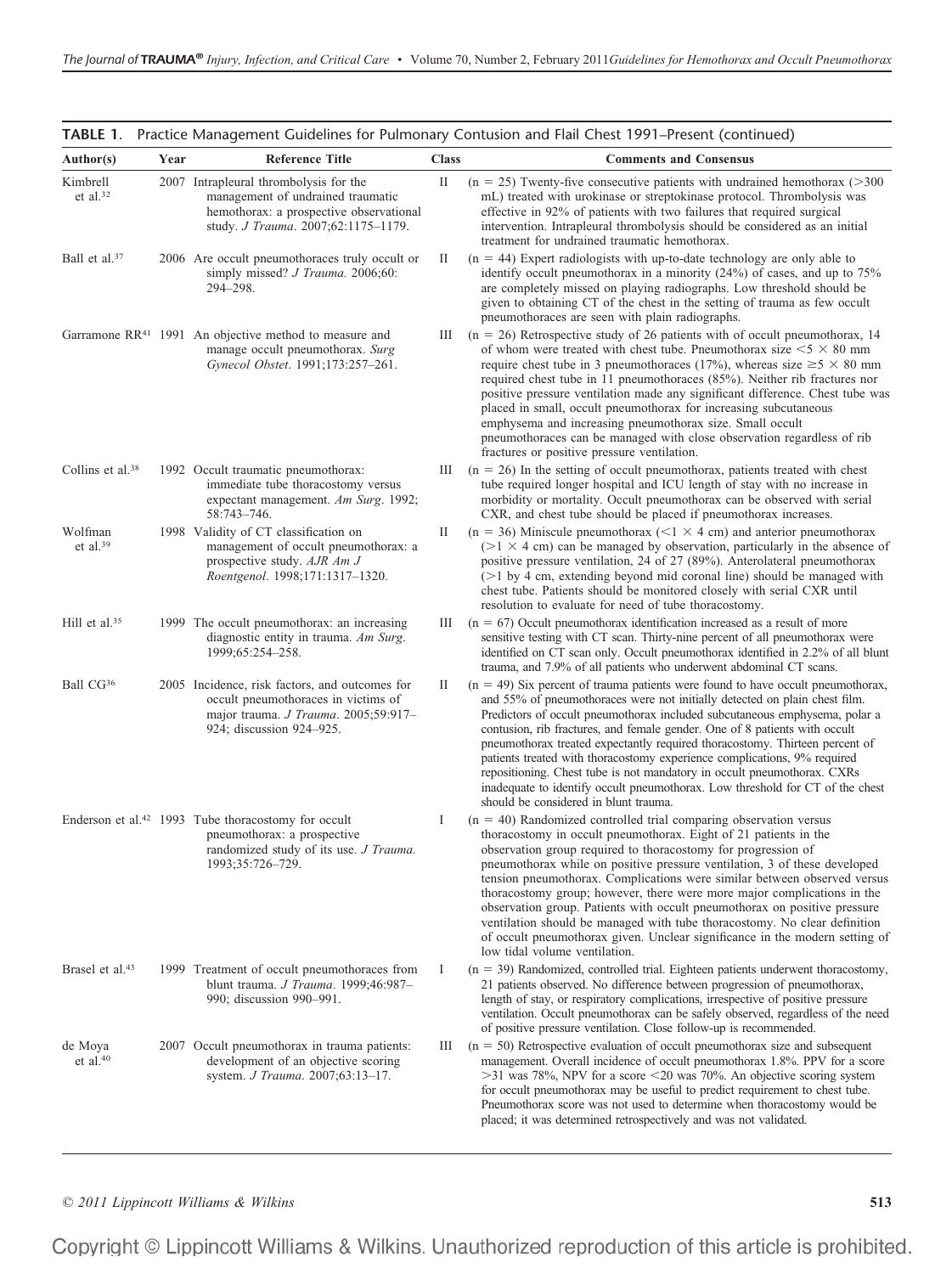| Author(s)                        | Year | <b>Reference Title</b>                                                                                                                                            | <b>Class</b> | <b>Comments and Consensus</b>                                                                                                                                                                                                                                                                                                                                                                                                                                                                                                                                                                                                   |
|----------------------------------|------|-------------------------------------------------------------------------------------------------------------------------------------------------------------------|--------------|---------------------------------------------------------------------------------------------------------------------------------------------------------------------------------------------------------------------------------------------------------------------------------------------------------------------------------------------------------------------------------------------------------------------------------------------------------------------------------------------------------------------------------------------------------------------------------------------------------------------------------|
| Eren et al. <sup>44</sup>        |      | 2008 The risk factors and management of<br>posttraumatic empyema in trauma<br>patients. <i>Injury</i> . 2008;39:44-49.                                            | Ш            | $(n = 71)$ Retrospective study identified the rate of development of empyema<br>4.0% after penetrating trauma, and 2.6% after blunt trauma, 3.1% for all<br>patients. Independent risk factors identified for the development of<br>empyema were duration of tube thoracostomy $>6$ d, ICU length of stay,<br>pulmonary contusion, retained hemothorax, and need for exploratory<br>laparotomy.                                                                                                                                                                                                                                 |
| Aguilar<br>et al. $46$           |      | 1997 Posttraumatic empyema. Risk factor<br>analysis. Arch Surg. 1997;132:647-650;<br>discussion 650-651.                                                          | Ш            | $(n = 25)$ Retrospective study that identified independent risk factors for the<br>development of empyema after trauma to be pulmonary contusion, persistent<br>pleural effusion, and the use of multiple chest tubes within the same<br>hemithorax. Hospitalization after empyema was on average 2.5 wk longer<br>than patients without. Causative organism identified in 60%, three-quarters<br>of these were <i>Staphylococcus aureus</i> . The average time to diagnosis 12 d.<br>Antibiotics were not found to be helpful in prevention. Empyema is a<br>significant clinical entity and should be aggressively prevented. |
| Navsaria<br>et al. $29$          |      | 2004 Thoracoscopic evacuation of retained<br>posttraumatic hemothorax. Ann Thorac<br>Surg. 2004;78:282-285; discussion 285-<br>286.                               | Ш            | $(n = 46)$ VATS is an accurate, safe, and reliable operation for retained<br>posttraumatic pleural collections. Thoracoscopy was successful in avoiding<br>thoracotomy in 80% of cases, even in the setting of delayed surgery.<br>Success rate of VATS was not related to time interval between injury and<br>surgery. VATS should be considered for any retained, posttraumatic pleural<br>fluid collection.                                                                                                                                                                                                                  |
| Helling et al. <sup>45</sup>     |      | 1989 Complications following blunt and<br>penetrating injuries in 216 victims of<br>chest trauma requiring tube<br>thoracostomy. J Trauma. 1989;29:1367-<br>1370. | Ш            | $(n = 216)$ Retrospective study finding that patients with blunt chest injury had<br>a higher incidence of complications in comparison to penetrating injuries,<br>44% versus 30%. They did not, however, have higher incidence of retained<br>hemothorax or empyema. In patients who require tube thoracostomy, the<br>morbidity and complications are greater for those with blunt chest injury as<br>opposed to penetrating.                                                                                                                                                                                                 |
| Eddy et al. <sup>47</sup>        |      | 1989 Empyema thoracis in patients undergoing<br>emergent closed tube thoracostomy for<br>thoracic trauma. Am J Surg. 1989;157:<br>494-497.                        | Ш            | $(n = 117)$ Retrospective study identifying incomplete drainage of pleural<br>space to be the most significant factor associated with development of<br>empyema. Bacteriology of empyema mostly related to gram-positive<br>organisms.                                                                                                                                                                                                                                                                                                                                                                                          |
| Schermer<br>et al. <sup>49</sup> |      | 1999 A prospective evaluation of video-assisted<br>thoracic surgery for persistent air leak<br>due to trauma. Am J Surg. 1999;177:<br>480-484.                    | П            | $(n = 39)$ VATS is as safe as nonoperative management in patients with<br>persistent, posttraumatic air leak $($ >3 d) who are otherwise ready for<br>discharge. VATS decreases the number of chest tube days and hospital<br>length of stay in this patient population. VATS with resection of injury and<br>pleural abrasion should be considered for any patient with persistent,<br>posttraumatic air leak.                                                                                                                                                                                                                 |
| Carrillo<br>et al. <sup>48</sup> |      | 1998 Thoracoscopy in the management of<br>posttraumatic persistent pneumothorax.<br>J Am Coll Surg. 1998;186:636-639;<br>discussion 639–640.                      | Ш            | $(n = 11)$ Persistent posttraumatic pneumothorax (at 48 h despite chest tube)<br>can be treated successfully with VATS with stapled resection of injury.<br>Etiology was identified in 10 of 11 patients. The remaining patient<br>underwent chemical pleurodesis. All patients had resolution of air leak and<br>were able to be controlled with minimal pain medications. VATS is<br>effective in treating persistent posttraumatic pneumothorax.                                                                                                                                                                             |

|  |  |  |  | TABLE 1. Practice Management Guidelines for Pulmonary Contusion and Flail Chest 1991–Present (continued) |
|--|--|--|--|----------------------------------------------------------------------------------------------------------|
|--|--|--|--|----------------------------------------------------------------------------------------------------------|

3. Primary VATS of stable penetrating thoracoabdominal wounds is safe and effective for the diagnosis and management of selected diaphragm and pulmonary injuries (Level 2).

# **Management of Massive Hemothorax**

- 1. Patient physiology should be the primary indications for surgical intervention rather than absolute numbers of initial or persistent output (Level 2).
- 2. 1500 mL via a chest tube in any 24-hour period regardless of mechanism should prompt consideration for surgical exploration (Level II).

# **Management of Hemothorax**

1. All hemothoraces, regardless of size, should be considered for drainage (Level 3).

- 2. Attempt of initial drainage of hemothorax should be with a tube thoracostomy (Level 3).
- 3. Persistent retained hemothorax, seen on plain films, after placement of a thoracostomy tube should be treated with early VATS, not a second chest tube (Level 1).
- 4. VATS should be done in the first 3 days to 7 days of hospitalization to decrease the risk of infection and conversion to thoracotomy (Level 2).
- 5. Intrapleural thrombolytic may be used to improve drainage of subacute (6-day to 13-day duration) loculated or exudative collections, particularly patients where risks of thoracotomy are significant (Level 3).

# **Management of Occult Pneumothorax**

1. Occult pneumothorax, those not seen on chest radiograph, may be observed in a stable patient regardless of positive pressure ventilation (Level 3).

**514** *© 2011 Lippincott Williams & Wilkins*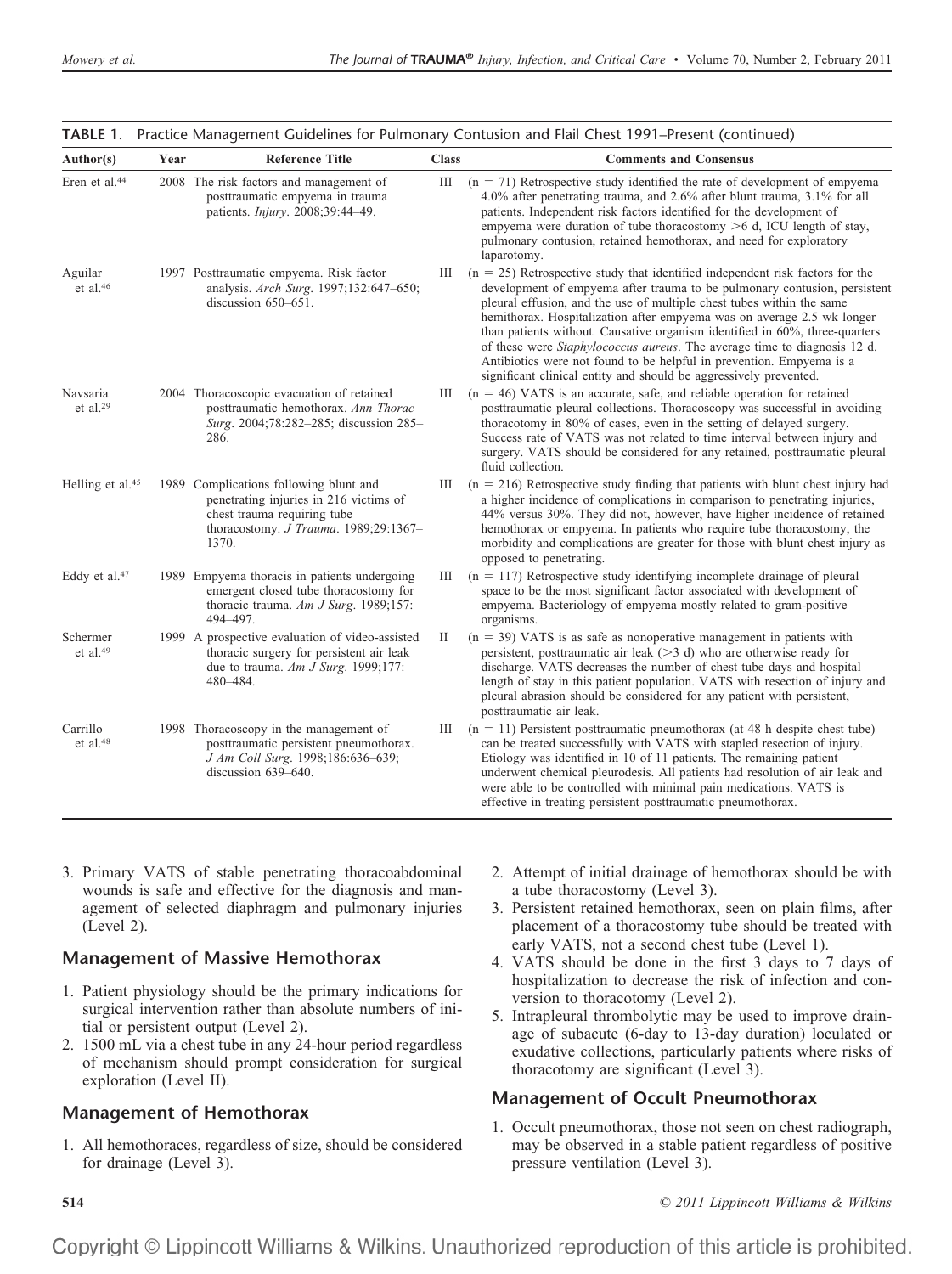- 3. Scoring systems are not accurate in predicting which patients will need a tube thoracostomy for occult pneumothorax (Level 3).
- 4. A persistent air leak on postinjury day 3 should prompt a VATS evaluation (Level 2).

# **SCIENTIFIC FOUNDATION**

#### **Historical Background**

Hemorrhage from or within the chest has been detailed in numerous medical writings dating back to ancient times. Although lesser forms of trauma were commonly treated in the ancient physician's daily practice, major injuries, especially those to the chest, were difficult to treat and often lethal.

By the 18th century, treatment for hemothorax was advocated; however, surgeons disagreed as to its form. A number of surgeons, including John Hunter in 1794, advocated the creation of an intercostal incision and drainage of the hemothorax. Those of the opposing view recommended closure of chest wounds without drainage. Although Hunter's method was effective in evacuating the hemothorax, the morbidity associated with the creation of an iatrogenic pneumothorax as a result of the procedure was significant. The risks associated with wound closure or conservative management included the possibility that empyema with sepsis would develop or that persistent trapped lung with permanent reduction of pulmonary function would result.

Observing the advantages and dangers of both forms of therapy, Guthrie, in the early 1800s, proposed early evacuation of blood through an existing chest wound. He asserted that if bleeding from the chest persisted, the wound should be closed in the hope that existing intrathoracic pressure would halt the bleeding. If the desired effect was accomplished, he advised that the wound be reopened several days later for the evacuation of retained clotted blood or serous fluid.

By the 1870s, early hemothorax evacuation by trocar and cannula or by intercostal incision was considered standard practice. Not long after this, underwater seal drainage was described by a number of different physicians. This basic technique has remained the most common form of treatment for hemothorax and other pleural fluid collections to this day.3

#### **Diagnostic Evaluation of Hemothorax**

#### **Plain Films**

The upright chest radiograph remains the primary diagnostic study in the acute evaluation of hemothorax. In the normal unscarred pleural space, a hemothorax is noted as a meniscus of fluid blunting the costophrenic angle or diaphragmatic surface and tracking up the pleural margins of the chest wall when viewed on the upright chest X-ray (CXR) film. As much as 400 mL to 500 mL of blood is required to obliterate the costophrenic angle as seen on an upright chest radiograph. In the acute trauma setting, the portable supine chest radiograph may be the first and only view available from which to make definitive decisions regarding therapy. The presence and size of a hemothorax is much more difficult to evaluate on supine films. As much as 1,000 mL of blood

may be missed when viewing a portable supine CXR film. CXR has been found to be a poor predictor of patients requiring a VATS.4

#### **Ultrasound**

Trauma ultrasonography is used at some trauma centers in the initial evaluation of patients for hemothorax. One drawback of ultrasonography for the identification of traumatic hemothorax is that associated injuries readily seen on chest radiographs in the trauma patient, such as bony injuries, widened mediastinum, and pneumothorax, are not readily identifiable on chest ultrasonography. One advantage is the ability to detect pneumothorax more quickly in circumstances than plain films or CT would allow.<sup>5</sup> There continues to be a push to move ultrasound application to the intensive care unit (ICU) bedside to allow the intensivist to gain information without the burden of transporting patients. Ultrasound has reliably been shown to document the presence and volume of a pleural effusion. Intensivists have also attempted to use it to document pulmonary contusions with less success.6,7 The current role of ultrasound in the ICU would appear to be when CT is unavailable or if the patient's physiology would not permit transport. The sensitivity and specificity are not superior to CT, and ultrasound does not offer a global picture of the thoracic anatomy.

#### **Computed Tomography**

Computed tomographic scan is a highly accurate diagnostic study for pleural fluid or blood. In the initial trauma setting, it does not necessarily have a primary role in the diagnosis of hemothorax and pulmonary contusion but is complementary to chest radiography. CT may actually be too sensitive in identifying clinically nonsignificant injuries.<sup>8</sup> This is an area of controversy not addressed in this Practice Management Guidelines. Because many victims of blunt trauma do undergo a chest and/or abdominal computed tomographic scan evaluation, hemothorax not seen on initial chest radiographs might be identified and treated.

Computed tomographic scan may also be value later in the course of the chest trauma for localization and quantification of any retained collections of clot and potential empyema within the pleural space. Numerous authors have suggested the need for further evaluation of persistent abnormal plain film findings or patients who fail to progress on the ventilator with CT.9,10 Early, aggressive investigation of potential hemothorax can lead to the discovery of pathologic processes that can have an effect on patient's short and long-term recovery. Conversely, delaying further imaging may severely limit the physicians options for operative approaches.9

#### **Primary Video-Assisted Thoracoscopy**

Surgeons continue to explore the utility of VATS procedures for both primary diagnosis and therapy. In stable trauma patients with thoracic injuries, proceeding directly to VATS to identify injuries even before placement of a chest tube has been shown to be safe.11,12 It is unknown based on the current literature if such a course of actions leads to

*© 2011 Lippincott Williams & Wilkins* **515**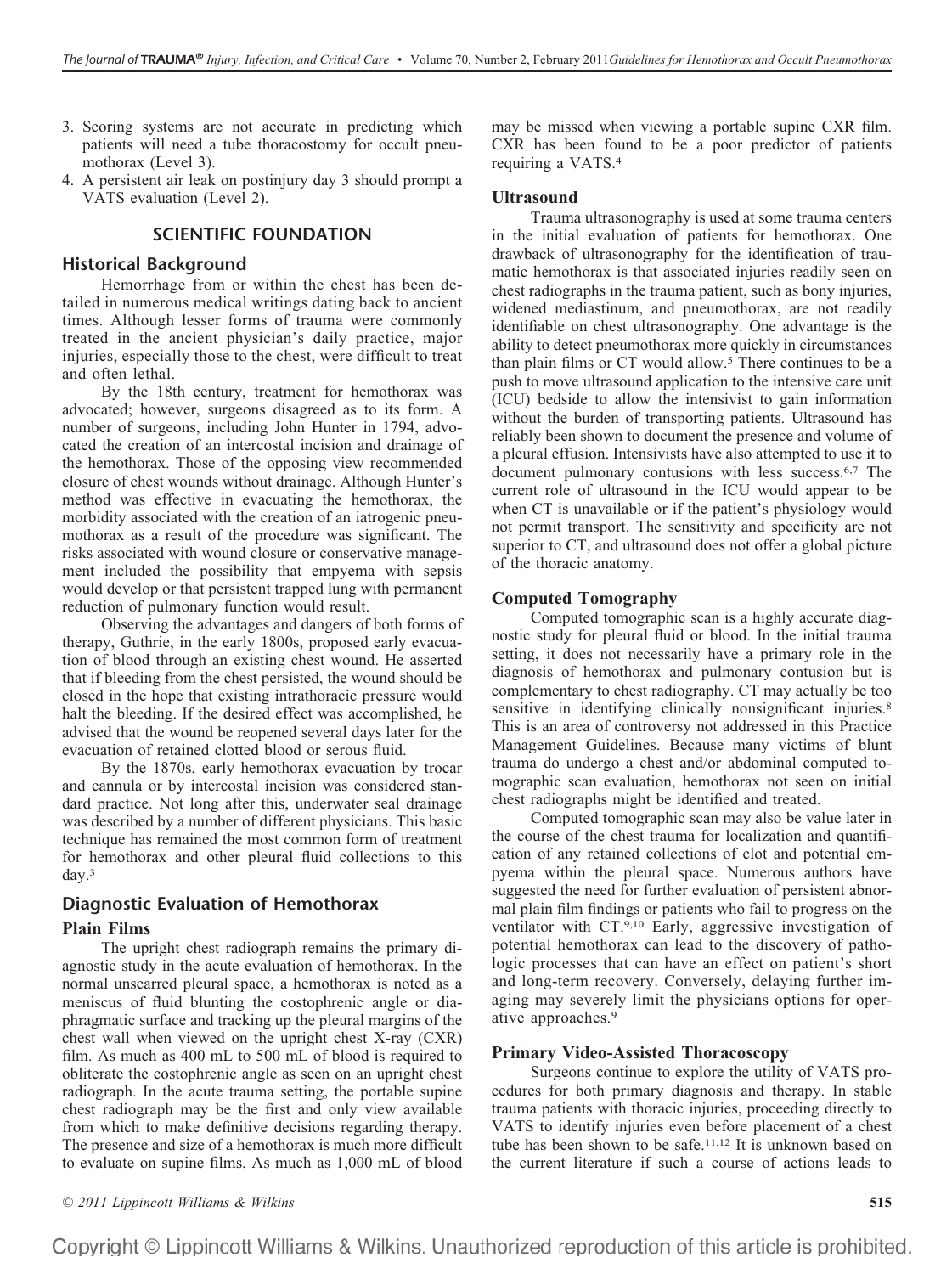shorter hospitalizations or fewer complications than tube thoracostomy alone. In the case of thoracoabdominal wounds, VATS can identify injuries missed on CT.11,13

# **Evaluation of the Evidence Supporting Early Operative Management for Massive Hemothorax**

Thoracotomy is the procedure of choice for surgical exploration of the chest when massive hemothorax or persistent bleeding is present. Traditional criteria indicating the necessity to proceed with urgent thoracotomy are as follows:

- More than 1,500 mL of blood immediately evacuated by tube thoracostomy.
- Persistent bleeding from the chest, defined as 150 mL/h to 200 mL/h for 2 hours to 4 hours.
- Persistent blood transfusion is required to maintain hemodynamic stability.

These criteria were developed from expert opinion and not from prospective trials. In fact, submitting these criteria to prospective study would be difficult and unethical. Instead, the evidence to supporting indications for urgent thoracotomy based on tube thoracostomy output is derived from a variety of descriptive retrospective studies over the past 30 years. In these case series of mostly penetrating chest injuries, surgeons merely contrasted patients who "required" urgent thoracotomy with those patients who did not. $14-19$  The military experience in World War II and Vietnam also helped to establish many of the indications for penetrating trauma to the chest.19 Indications for urgent thoracotomy were based on physiology, a premise is still recommended, and minimum chest tube output amounts (i.e., 800 mL) which has inflated over time. The numbers for both initial output and persistent output have continued to increase as surgeons have taken more liberties over time. These early studies suffered from a lack of statistical power or ability to differentiate from a control group. Mansour et al.20 attempted to establish a difference between penetrating and blunt injury observing that patients with blunt trauma rarely required urgent intervention based on chest tube output. They suggested that physiology and refractory shock rather than absolute volumes of output should be the indication for urgent thoracotomy. Karmy-Jones et al.21 attempted to define the indications for urgent thoracotomy more clearly in a multicenter retrospective trial. They advocated thoracotomy when total chest tube output exceeded 1,500 mL in a 24-hour period regardless of the mechanism of injury. In this series, mortality increased linearly with chest tube output and the mortality at 1,500 mL was three times greater than at 500 mL. This finding lends validity to the proposed volume of 1,500 mL as an indicator for thoracotomy, but this report did not elaborate on the coexisting physiologic parameters that were present at different chest tube outputs.

# **Evaluation of the Evidence Supporting Early Operative Management for Retained Hemothorax**

Tube thoracostomy drainage is the primary mode of treatment for hemothorax. In adult patients, large-bore chest

tubes, usually 36 F to 42 F, is the traditional means used to achieve adequate drainage in adults.

Surgeons debate how large a hemothorax can be safely observed. Billelo et al.<sup>22</sup> contended that collections  $\leq 1.5$  cm on CT can be observed, but their report is severely limited by a lack of long-term follow-up to determine the true risk of fibrothorax or empyema. Others contend that empyema can be prevented entirely by evacuation of hemothorax in the first 7 days.23,24 Conversely, radiographically apparent hemothorax after chest tube placement leads to a 33% rate of empyema.25 Most authors have used the estimated volume of 500 mL, the amount needed to be seen on plain X-ray, as the entry point into studies looking at evacuation of retained hemothorax.4,23,26 It is unknown whether complications of retained hemothorax including empyema and fibrothorax could be decreased by a more aggressive approach.

After tube thoracostomy is performed, a repeat chest radiograph should always be obtained. This helps identify chest tube position, helps determine completeness of the hemothorax evacuation, and may reveal other intrathoracic pathology previously obscured by the hemothorax. The presence of retained hemothorax on postplacement CXR has been shown to be an independent predictor of the development of an empyema in 33% of patients.25 If drainage is incomplete as visualized on the postthoracostomy chest radiograph, placement of a second drainage tube should be discouraged. In a prospective randomized trial, Meyer et al.<sup>27</sup> showed that patients who had retained hemothorax on plain films 72 hours after initial chest tube output benefited from early VATS instead of a second chest tube. Patients undergoing VATS had significantly shorter duration of chest tube drainage, fewer days in the hospital after the procedure, and lower hospital costs than putting in a second chest tube. In addition, 10 of the 24 patients who underwent a second chest tube required surgical intervention later in their hospital stay.

# **Evaluation of the Evidence for the Timing of Surgical Intervention**

The timing of surgical intervention for retained hemothorax continues to be controversial. VATS performed early in the patient's hospital course may be associated with less morbidity.12,23,27,28 Early VATS (before day 3) results in statistically significant reduction in operative difficulty, contamination/infection of clot, and hospital length of stay compared with those performed later.26 There seems to be no absolute contraindication to attempting VATS in a delayed fashion as successful procedures have been performed as far out as 14 days.29 The surgeon should be prepared and counsel the patient that conversion to thoracotomy becomes more likely after 5 days.<sup>26,28</sup>

# **Operative Approach**

Successful thoracoscopic surgery for retained hemothorax is being reported with greater frequency. Several surgeons have made the claim that VATS has distinct advantages over open thoracotomy for the evacuation of retained hemothorax and empyema.28,30 Benefits named include fewer pulmonary complications, shorter time to recovery, and less long-term dis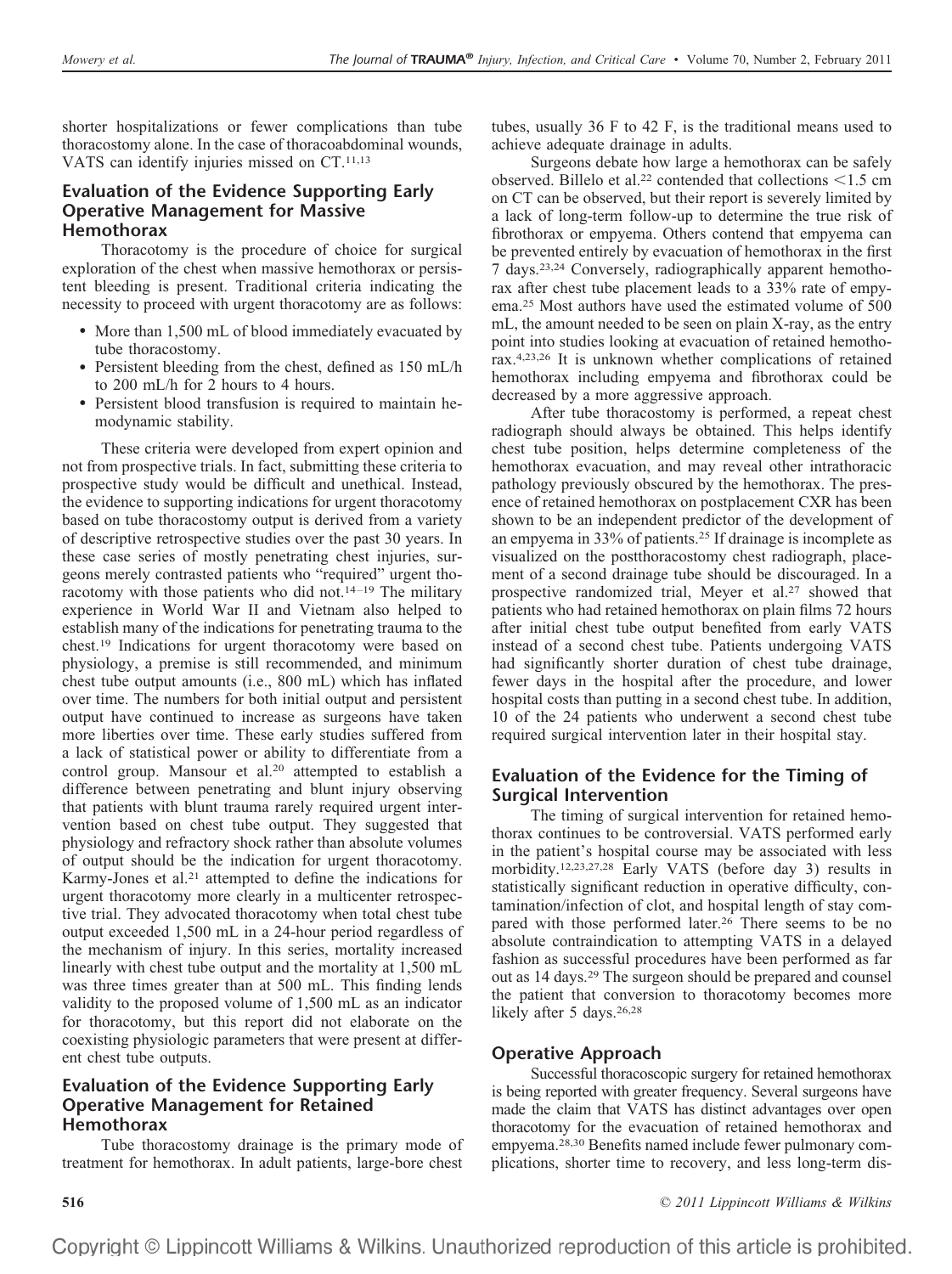ability.31 Infectious complications have been shown to be higher in thoracotomy.<sup>23</sup>

## **Fibrinolytics**

In an effort to move to a nonoperative method of evacuating retained hemothorax, authors have proposed using various fibrinolytics. Some authors have been able to document clot evacuation using intrapleural fibrolytics.32,33 Although these studies have demonstrated safety, it is difficult to gauge the contribution of the fibrolytic agent made in the success of the evacuation rather than well-placed drains. Oguzkaya et al.34 showed that VATS is a more effective procedure than intrapleural streptokinase for the management of posttraumatic retained hemothorax with VATS patients having a statistically significant shorter hospital stay and decreased need for additional therapy. Currently, fibrinolytic agents would have to be seen as a second-line agent behind surgical intervention when the risks of surgery are too great to the patient's overall outcome.

# **Evaluation of the Evidence Supporting Management for Occult Pneumothorax**

As computed tomographic scan is being performed more commonly in the evaluation of trauma patients, many injuries are now identified, which had previously not been detected. Occult pneumothorax, usually defined as a pneumothorax that is seen on chest CT but not on plain films, is being diagnosed more frequently.35,36 Some authors have argued that some of these occult pneumothoraces are missed<sup>37</sup> rather than invisible injuries. Retrospective data would support that placing a chest tube will lead to longer hospital stays and longer ICU stay.38 The issue is trying to determine the lesions that will progress and that can safely be observed. Wolfman et al.39 used the location of the pneumothorax to predict which would fail observation and found only very small anterior pneumothorax could be observed with a high rate of success (81%). De Moya et al.40 attempted to categorize pneumothoraces using a scoring system based on size and location in a retrospective analysis.

Another key question has been the factor of positive pressure ventilation. Many authors have excluded all patients who were to undergo positive pressure ventilation<sup>35,41</sup> while others included them in the analysis.38 Enderson et al.42 attempted to answer the question in a prospective fashion. They found that patients with pneumothoraces treated with observation who underwent positive pressure ventilation developed an unacceptable rate of complications with 3 of the 15 patients on positive pressure developing a tension pneumothorax. Conversely, Brasel et al.<sup>43</sup> found the opposite to be true in a prospective randomized study. They found no increase in complications regardless of whether chest tube or observation was chosen. Notably, two of the three patients in the observation arm who required a chest tube for progression of the pneumothorax did so after being placed on positive pressure ventilation. Both studies suffered from low numbers but would support the notion that the majority of patients with occult pneumothoraces will not have progression regardless of the presence of positive pressure ventilation.

# **Evaluation of the Evidence Supporting Management of Posttraumatic Empyema**

Approximately 3% of patients with chest trauma will develop a posttraumatic empyema. This number is slightly higher in penetrating trauma.<sup>44,45</sup> Many authors have attempted to define the risk factors for posttraumatic empyema. There are consistent risk factors that appear in multiple studies including persistent pleural effusion/hemothorax and the duration of a tube thoracostomy.<sup>44</sup> In addition, the placement of multiple tubes has been associated in a prospective<sup>27</sup> and retrospective46 fashion to lead to empyema. These findings have lead authors to recommend complete evacuation of the chest following trauma to avoid the morbidity of empyema.47

# **Other Indications for VATS in the Trauma Field**

There is also data to support the use of VATS for other indications. In addition to its value in diagnostic evaluation and evacuation of retained hemothorax, authors have described its value in treating persistent pneumothorax/air leak. The safety and high success rate in identifying the causative lesion has been documented for this indication.48 Schermer et al.49 found that in patients with a persistent air leak, undergoing a VATS at day 3 had shorter hospital stays and less days with a chest tube. Given the data concerning increased chest tube days and empyema risk, one could hypothesize that this might also decrease late complications.

## **Summary**

To summarize, plain films are used a screening tool, but additional imaging in the form of CT is needed in any patient that has persistent radiographic abnormalities after placement of simple tube thoracostomy. The physician should attempt to clear the chest cavity of all retained hemothorax as early in the hospital course as the patient's physiology will allow. The preferred methods of this would be a VATS over a second chest tube. VATS can be attempted in the first 5 days with a low conversion rate to thoracotomy, but there is a decreasing success rate after this time period. Surgery outside of this initial window does not preclude attempting a thoracoscopic approach for retained hemothorax or for empyema but should be undertaken with both the surgeons and patient's expectations for an increased possibility of open thoracotomy. The decision to perform early evacuation of retained hemothorax with VATS technology is likely to greatly diminish the number of patients who develop the sequelae of empyema and fibrothorax. Although it adds an operative procedure to the patient's management, this approach provides definitive treatment, while avoiding the morbidity of a formal thoracotomy, and decreases total hospital stay when compared with more conservative management methods.

#### **REFERENCES**

- 1. Manlulu AV, Lee TW, Thung KH, Wong R, Yim AP. Current indications and results of VATS in the evaluation and management of hemodynamically stable thoracic injuries. *Eur J Cardiothorac Surg.* 2004;25: 1048 –1053.
- 2. Richardson JD, Miller FB, Carrillo EH, Spain DA. Complex thoracic injuries. *Surg Clin North Am.* 1996;76:725–748.

*© 2011 Lippincott Williams & Wilkins* **517**